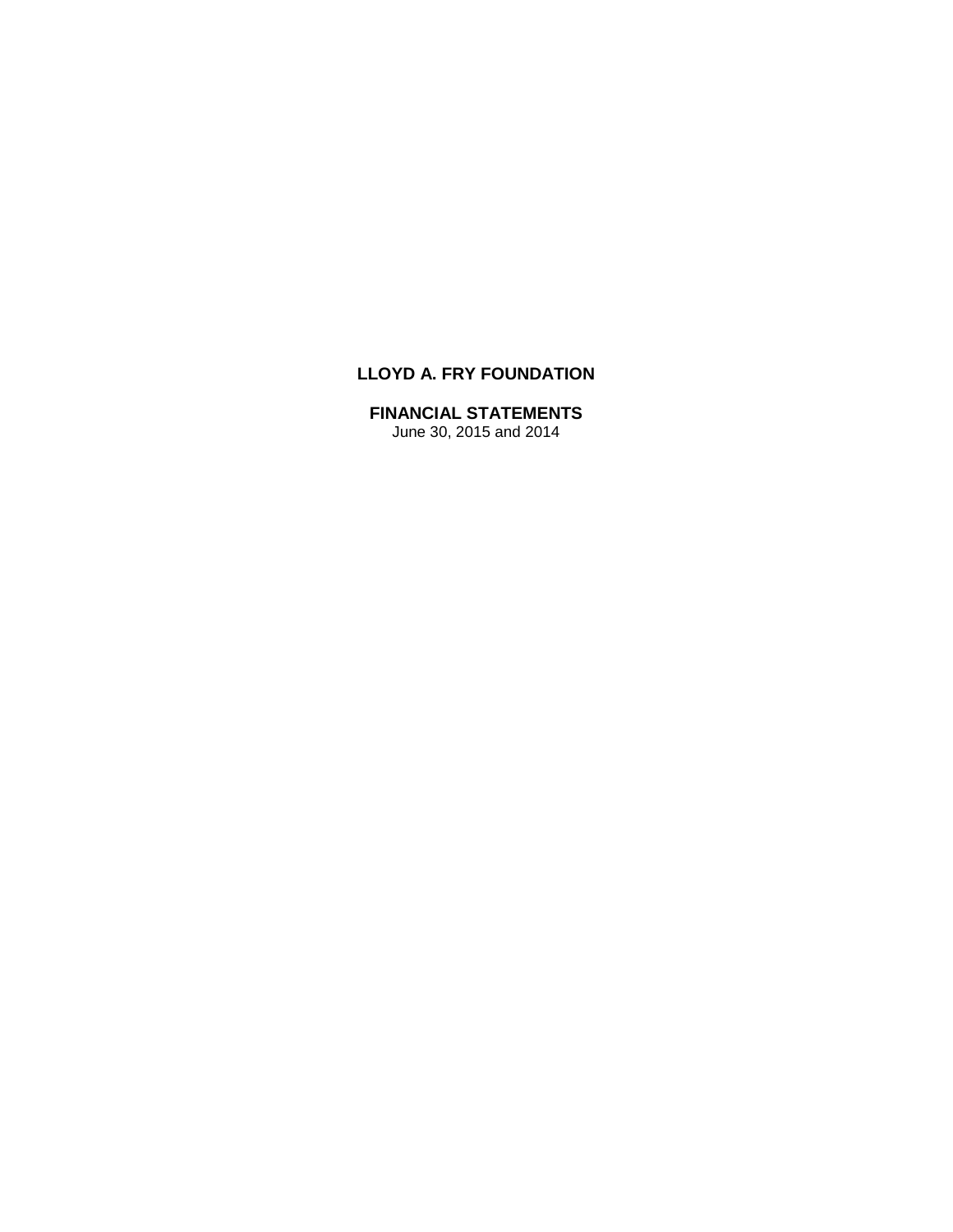# LLOYD A. FRY FOUNDATION Chicago, Illinois

FINANCIAL STATEMENTS June 30, 2015 and 2014

# **CONTENTS**

| FINANCIAL STATEMENTS |   |
|----------------------|---|
|                      |   |
|                      |   |
|                      | 5 |
|                      |   |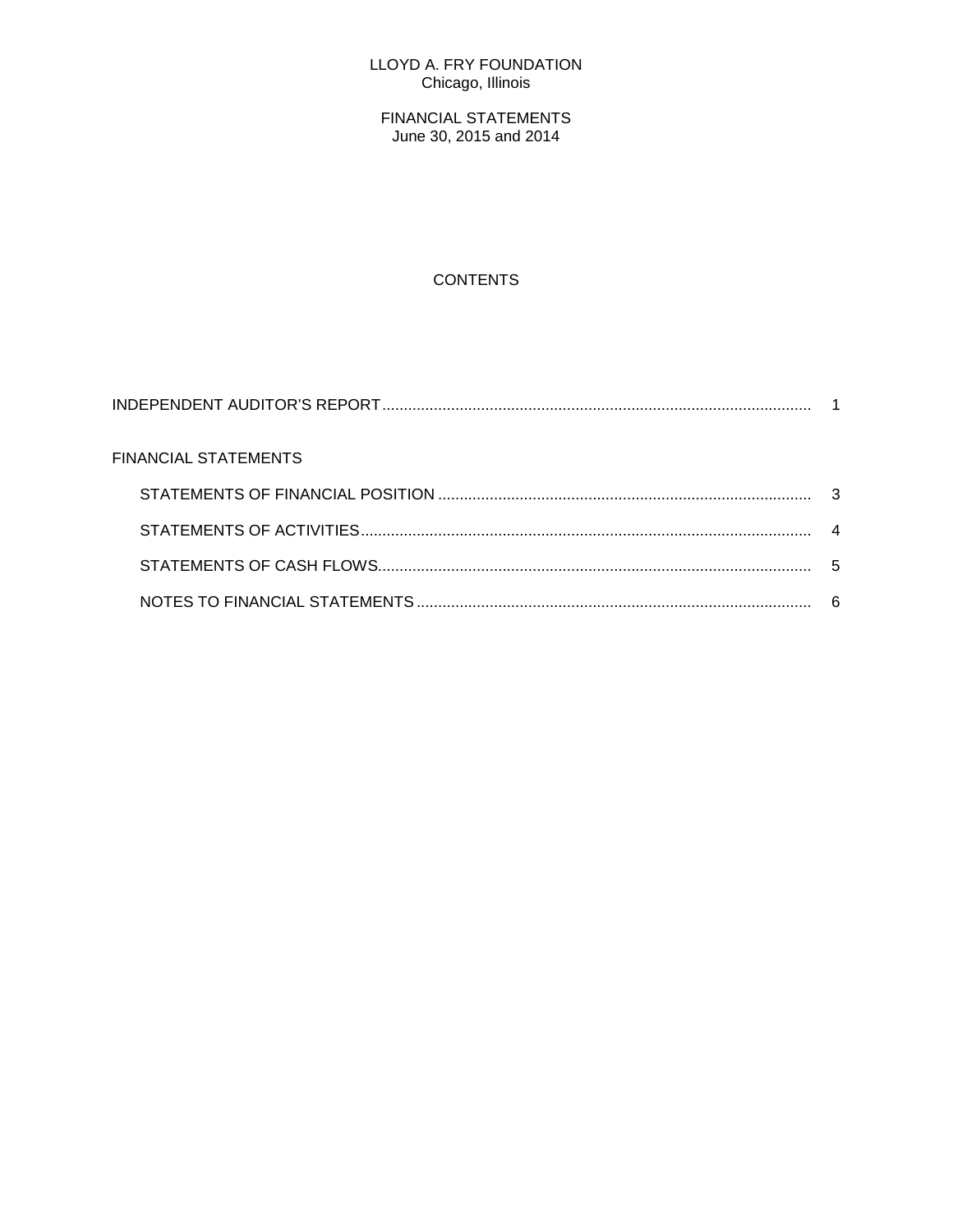

# INDEPENDENT AUDITOR'S REPORT

The Board of Directors Lloyd A. Fry Foundation Chicago, Illinois

#### **Report on the Financial Statements**

We have audited the accompanying financial statements of Lloyd A. Fry Foundation (the Foundation), which comprise the statements of financial position as of June 30, 2015 and 2014, and the related statements of activities and cash flows for the years then ended, and the related notes to the financial statements.

#### *Management's Responsibility for the Financial Statements*

Management is responsible for the preparation and fair presentation of these financial statements in accordance with accounting principles generally accepted in the United States of America; this includes the design, implementation, and maintenance of internal control relevant to the preparation and fair presentation of financial statements that are free from material misstatement, whether due to fraud or error.

#### *Auditor's Responsibility*

Our responsibility is to express an opinion on these financial statements based on our audits. We conducted our audits in accordance with auditing standards generally accepted in the United States of America. Those standards require that we plan and perform the audit to obtain reasonable assurance about whether the financial statements are free from material misstatement.

An audit involves performing procedures to obtain audit evidence about the amounts and disclosures in the financial statements. The procedures selected depend on the auditor's judgment, including the assessment of the risks of material misstatement of the financial statements, whether due to fraud or error. In making those risk assessments, the auditor considers internal control relevant to the Foundation's preparation and fair presentation of the financial statements in order to design audit procedures that are appropriate in the circumstances, but not for the purpose of expressing an opinion on the effectiveness of the entity's internal control. Accordingly, we express no such opinion. An audit also includes evaluating the appropriateness of accounting policies used and the reasonableness of significant accounting estimates made by management, as well as evaluating the overall presentation of the financial statements.

We believe that the audit evidence we have obtained is sufficient and appropriate to provide a basis for our audit opinion.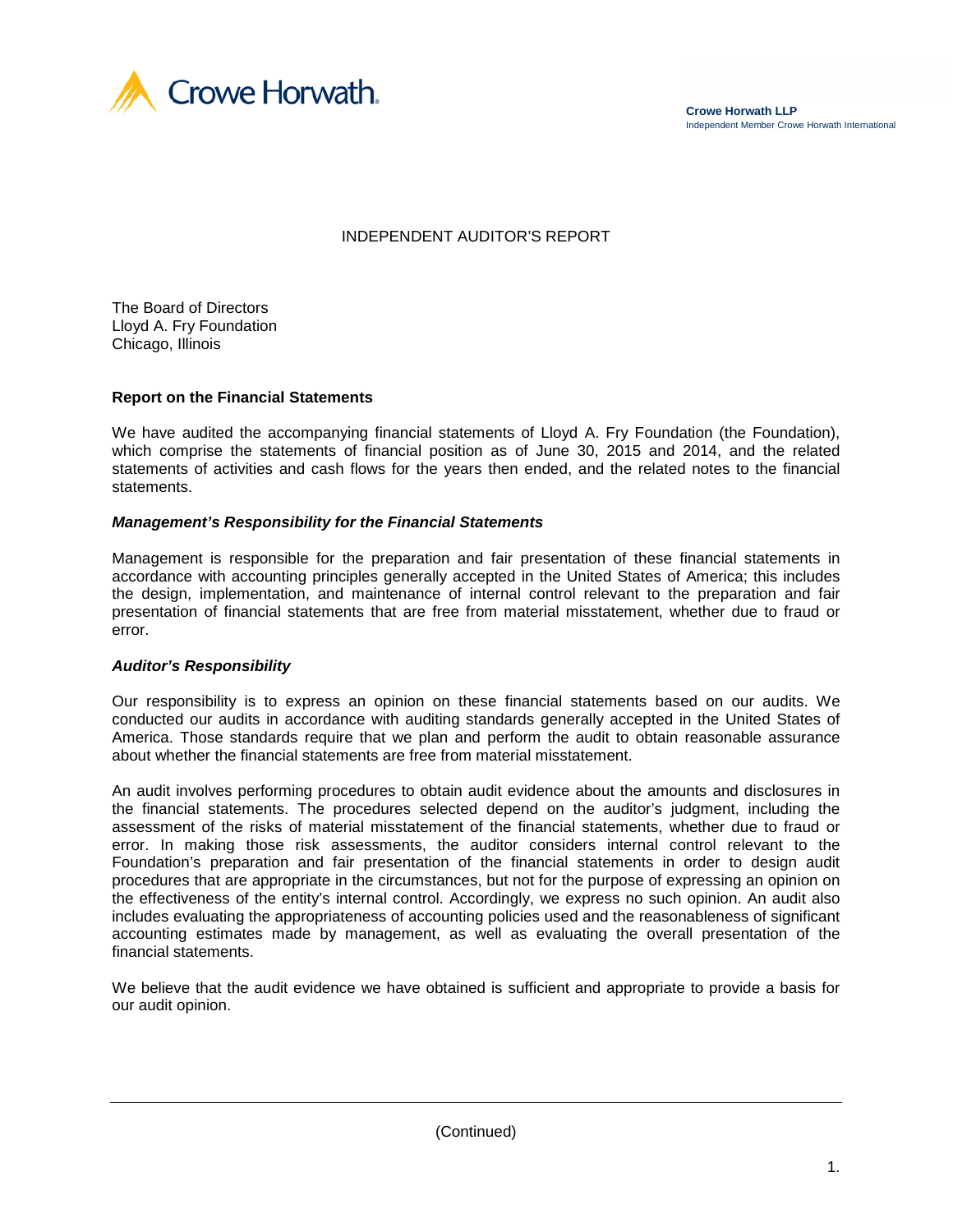## *Opinion*

In our opinion, the financial statements referred to above present fairly, in all material respects, the financial position of Lloyd A. Fry Foundation as of June 30, 2015 and 2014, and the changes in its net assets and its cash flows for the years then ended in accordance with accounting principles generally accepted in the United States of America.

Crowe Homvard up

Crowe Horwath LLP

Chicago, Illinois November 9, 2015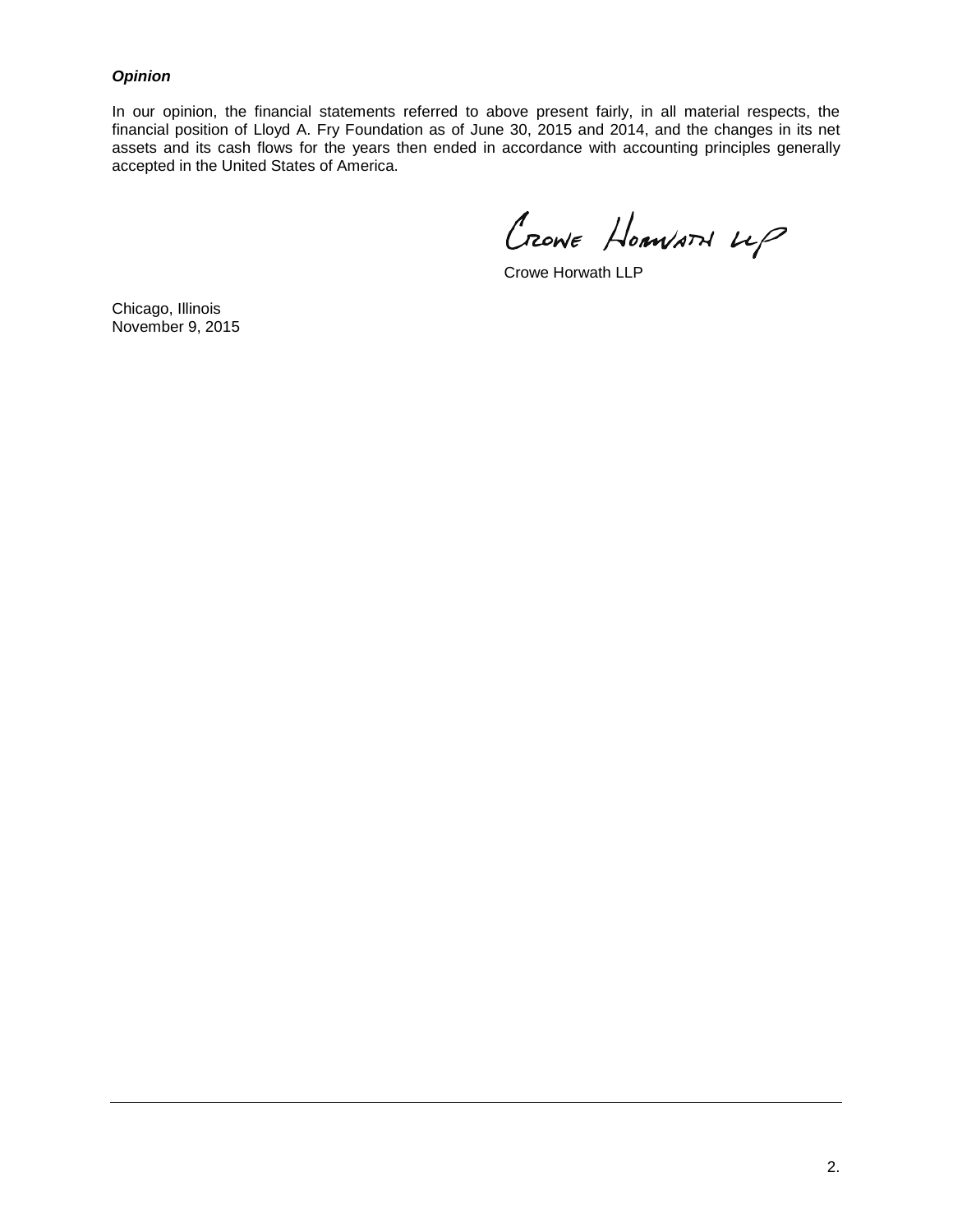### LLOYD A. FRY FOUNDATION STATEMENTS OF FINANCIAL POSITION June 30, 2015 and 2014

|                                                           | 2015               | 2014            |
|-----------------------------------------------------------|--------------------|-----------------|
| <b>ASSETS</b>                                             |                    |                 |
| Cash and equivalents                                      | \$<br>8,096,935    | \$<br>7,154,983 |
| Accrued dividends and interest receivable                 | 112,862            | 115,400         |
| Prepaid expenses                                          |                    | 8,034           |
| Excise tax benefit                                        | 161,125            | 3,269           |
| Investments                                               | 165,622,290        | 168,384,279     |
| Beneficial interest in Lloyd A. Fry Trusts held by others | 7,121,957          | 7,121,957       |
| Furniture and equipment, net                              | 24,167             | 35,161          |
| Total assets                                              | 181,139,336        | 182,823,083     |
| <b>LIABILITIES AND NET ASSETS</b>                         |                    |                 |
| Accrued expenses                                          | \$<br>82,672       | \$<br>198,121   |
| Unconditional grants payable                              | 2,415,500          | 2,105,000       |
| Deferred excise tax payable                               | 496,600            | 614,818         |
| <b>Total liabilities</b>                                  | 2,994,772          | 2,917,939       |
| Unrestricted net assets                                   | 171,022,607        | 172,783,187     |
| Temporarily restricted net assets                         | 7,121,957          | 7,121,957       |
| Total net assets                                          | 178, 144, 564      | 179,905,144     |
| Total liabilities and net assets                          | <u>181.139.336</u> | 182,823,083     |

See accompanying notes to financial statements.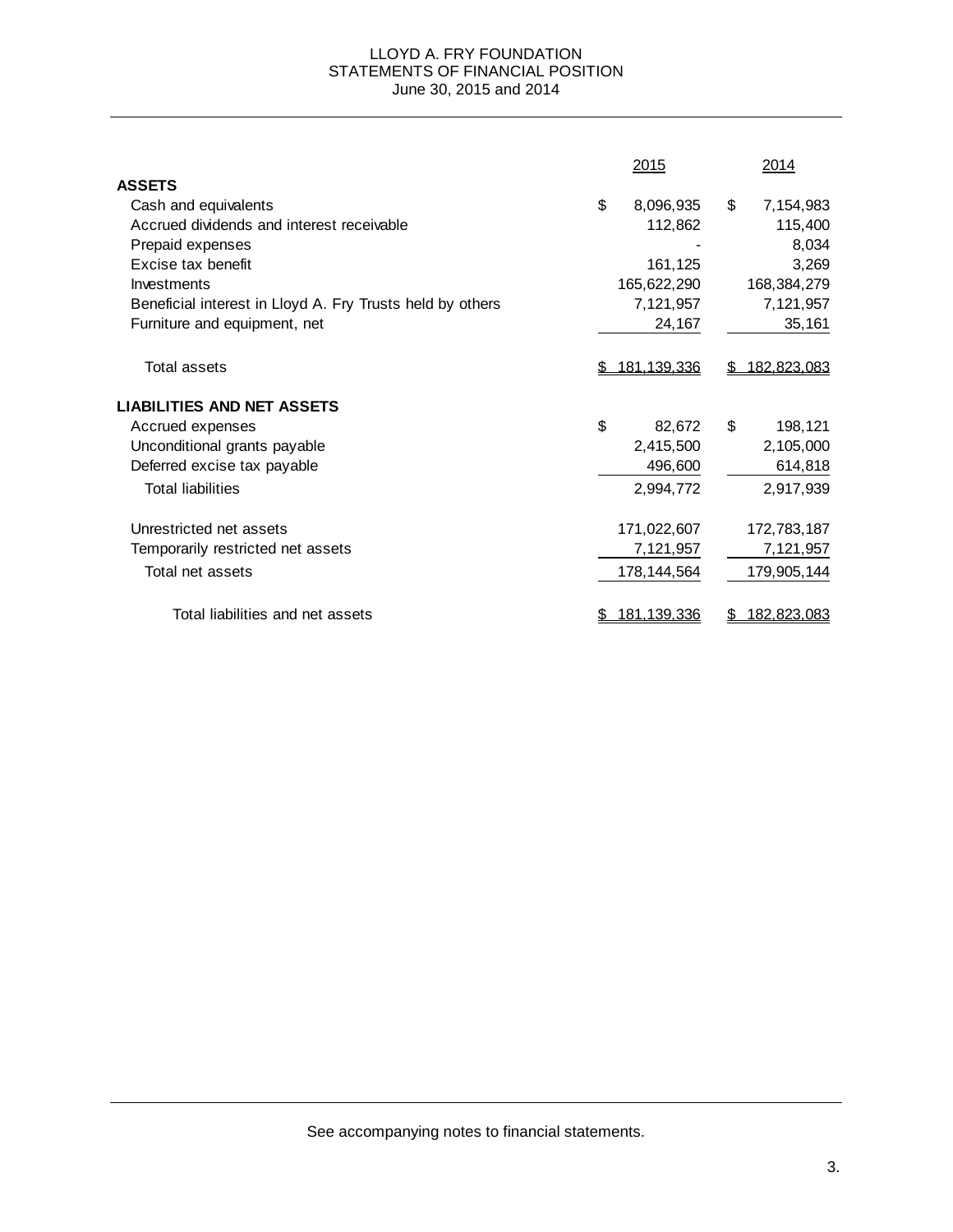#### LLOYD A. FRY FOUNDATION STATEMENTS OF ACTIVITIES Years ended June 30, 2015 and 2014

|                                                | 2015          | 2014          |
|------------------------------------------------|---------------|---------------|
| Changes in unrestricted net assets             |               |               |
| Revenue:                                       |               |               |
| Interest income                                | \$<br>384,805 | \$<br>344,201 |
| <b>Dividends</b>                               | 3,215,118     | 2,072,147     |
| Release from restriction, distributions        |               |               |
| from Lloyd A. Fry Trusts                       | 473,124       | 524,468       |
| Other                                          | 51,622        | 10,949        |
|                                                | 4,124,669     | 2,951,765     |
| Expenditures:                                  |               |               |
| Grants authorized                              | 7,637,255     | 7,098,997     |
| Administrative and other expenses              | 1,506,796     | 1,559,646     |
| Investment management fees                     | 824,032       | 913,147       |
| Federal excise tax                             | 138,119       | 361,690       |
|                                                | 10,106,202    | 9,933,480     |
|                                                |               |               |
| Expenditures over revenue                      | (5,981,533)   | (6,981,715)   |
| Net gains (losses) on investments:             |               |               |
| Realized                                       | 10,035,656    | 9,641,218     |
| Unrealized                                     | (5,814,703)   | 15,178,808    |
|                                                | 4,220,953     | 24,820,026    |
| Change in unrestricted net assets              | (1,760,580)   | 17,838,311    |
| Changes in temporarily restricted net assets   |               |               |
| Change in beneficial interests in Lloyd A. Fry |               |               |
| Trusts held by others                          | 473,124       | 524,468       |
| Release from restriction, distributions        |               |               |
| from Lloyd A. Fry Trusts                       | (473, 124)    | (524, 468)    |
| Change in temporarily restricted net assets    |               |               |
| Total change in net assets                     | (1,760,580)   | 17,838,311    |
|                                                |               |               |
| Net assets                                     |               |               |
| Beginning of year                              | 179,905,144   | 162,066,833   |
| End of year                                    | \$178,144,564 | \$179,905,144 |

See accompanying notes to financial statements.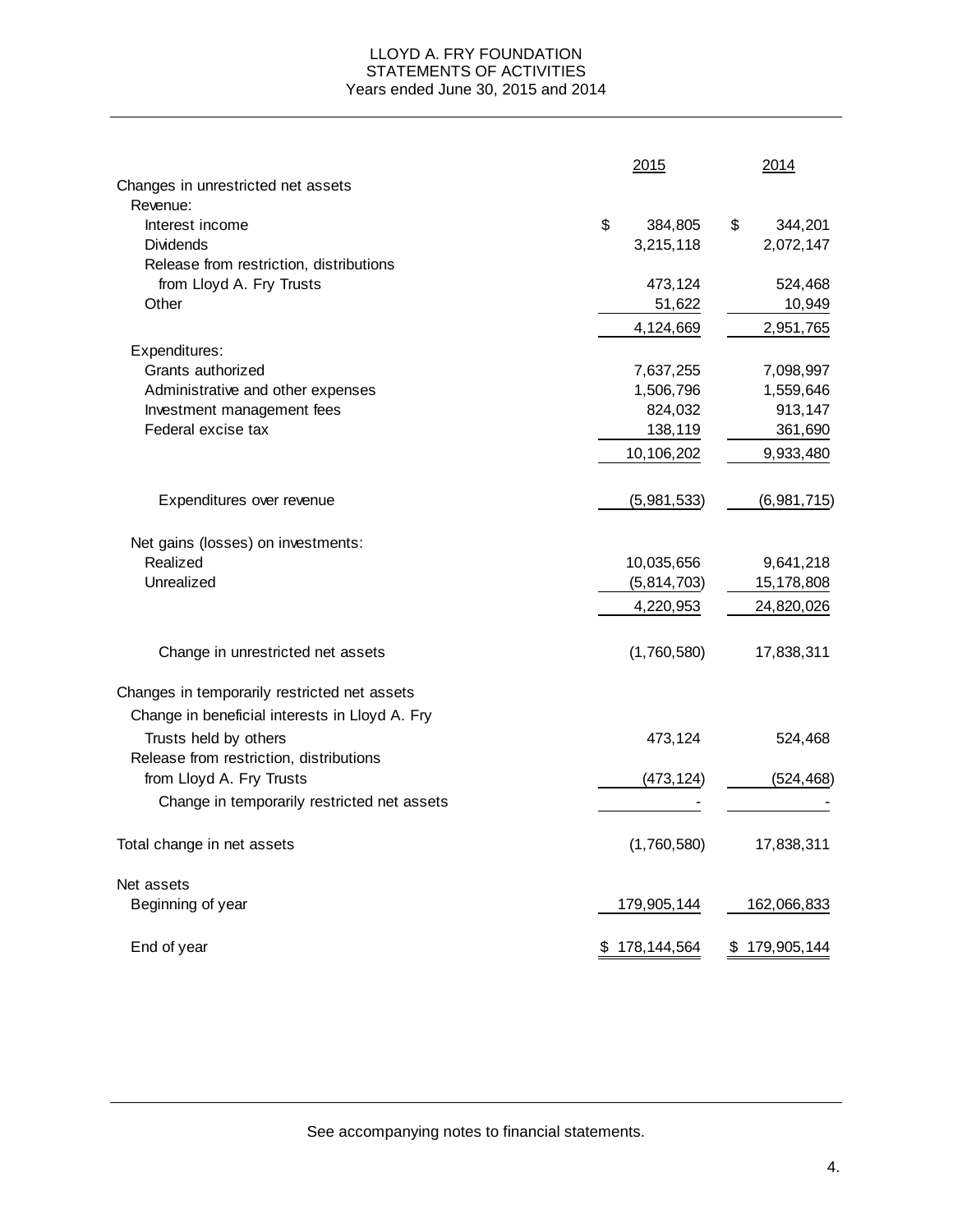### LLOYD A. FRY FOUNDATION STATEMENTS OF CASH FLOWS Years ended June 30, 2015 and 2014

|                                                                | 2015              | 2014            |
|----------------------------------------------------------------|-------------------|-----------------|
| Cash flows from operating activities                           |                   |                 |
| Net (decrease) increase in net assets                          | \$<br>(1,760,580) | \$17,838,311    |
| Adjustments to reconcile change in net assets to net cash flow |                   |                 |
| used in operating activities:                                  |                   |                 |
| Depreciation                                                   | 10,994            | 16,754          |
| Net realized and unrealized gains on investments               | (4, 220, 953)     | (24, 820, 026)  |
| Changes in:                                                    |                   |                 |
| Accrued dividends and interest receivable                      | 2,538             | 8,920           |
| Prepaid expenses                                               | 8,034             | (8,034)         |
| Excise tax benefit                                             | (157, 856)        | 3,269           |
| Accrued expenses                                               | (115, 449)        | 99,313          |
| Unconditional grants payable                                   | 310,500           | 312,000         |
| Deferred excise tax payable                                    | (118, 218)        | 73,935          |
| Net cash used in operating activities                          | (6,040,990)       | (6, 475, 558)   |
| Cash flows from investing activities                           |                   |                 |
| Additions of furniture and equipment                           |                   | (11, 625)       |
| Proceeds from sales of investments                             | 45,776,486        | 92,891,094      |
| Purchases of investments                                       | (38, 793, 544)    | (88,966,616)    |
| Net cash provided by investing activities                      | 6,982,942         | 3,912,853       |
| Increase (decrease) in cash and equivalent                     | 941,952           | (2, 562, 705)   |
| Cash and equivalent                                            |                   |                 |
| Beginning of year                                              | 7,154,983         | 9,717,688       |
| End of year                                                    | \$<br>8,096,935   | 7,154,983<br>\$ |
| Supplemental cash flow disclosure                              |                   |                 |
| Cash paid for taxes                                            | \$<br>386,200     | 284,486<br>\$   |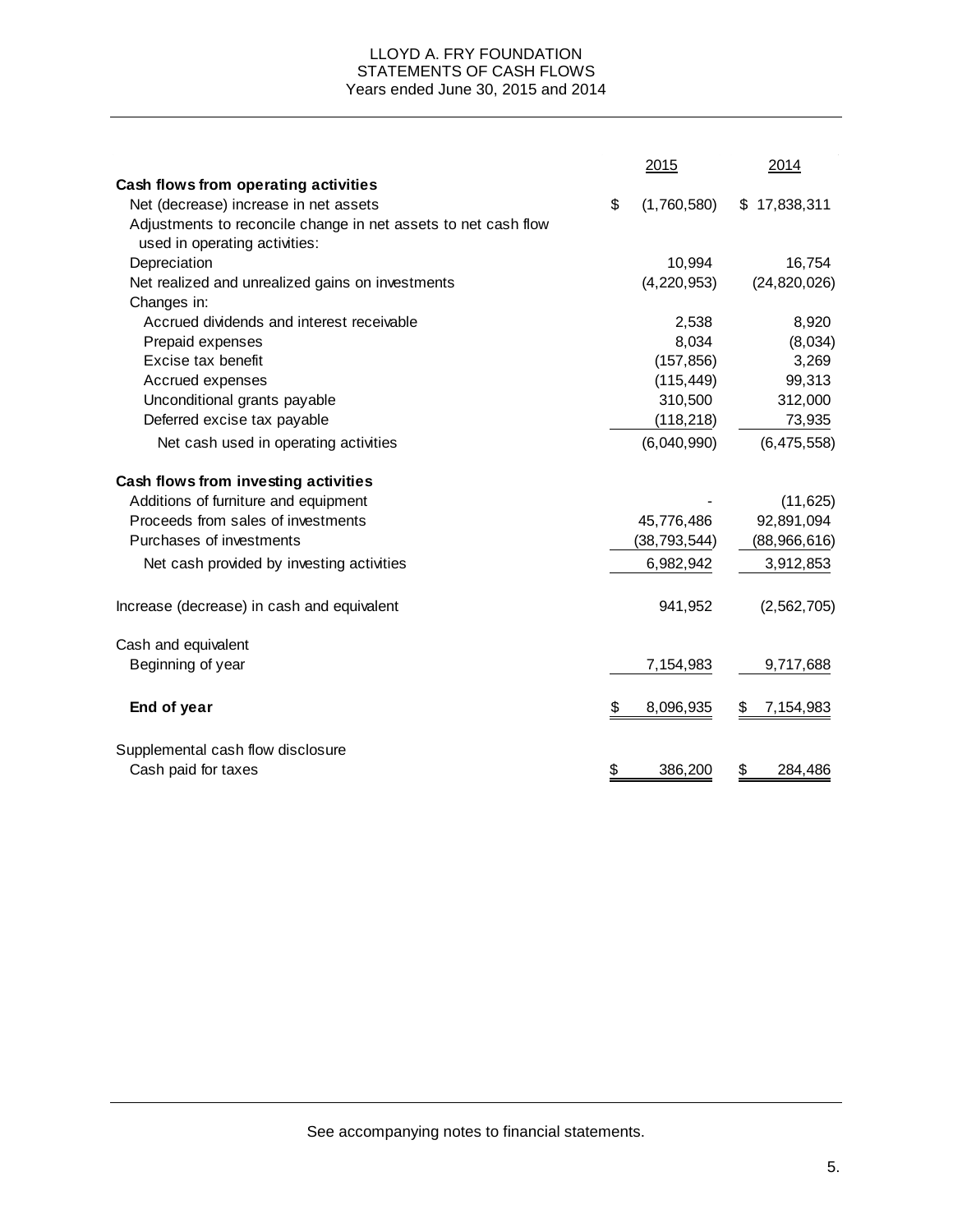## **NOTE 1 - NATURE OF ACTIVITIES AND SIGNIFICANT ACCOUNTING POLICIES**

Nature of Activities: The Lloyd A. Fry Foundation (the Foundation) is a nonprofit private charitable foundation which distributes grants principally to charitable organizations.

Cash Equivalents: The Foundation considers all investments purchased with an original maturity of three months or less to be cash equivalents. The Foundation maintains its cash in bank accounts which, at times, may exceed federally insured limits. The Foundation has not experienced any losses in such accounts. Management believes that the Foundation is not exposed to any significant credit risk on cash.

Investments: Investments are reported at fair value. The fair value of corporate bonds and equity securities traded on national securities exchanges is the last reported sales price. Purchases and sales of securities are accounted for on the trade date. Interest is recorded as earned and dividends are recorded on the ex-dividend date. Investments in other investment partnerships are valued at fair value based on the applicable percentage ownership of the investment partnerships' net assets as of the measurement date. In determining fair value, management utilizes valuations provided by the investment partnerships. The investment partnerships value the underlying securities and other financial instruments on a fair value basis of accounting. The estimated fair values of underlying assets of certain investment partnerships, which may include private placements and other securities for which prices are not readily available, are determined by the general partner or sponsor of the respective investment partnership, and may not reflect amounts that could be realized upon immediate sale, nor amounts that ultimately may be realized. Accordingly, the estimated fair values may differ significantly from the values that would have been used had a ready market existed for these investments. The fair value of the Foundation's investments in other investment partnerships generally represents the amount the Foundation would expect to receive if it were to liquidate its investment in the other investment partnerships excluding any redemption charges that may apply.

The Foundation invests in a variety of investments. Such investments are exposed to various risks such as interest rate, market, and credit risk. Due to the level of risk associated with certain investments, it is at least reasonably possible that changes in the values of investments will occur in the near term and that such changes could materially affect the amounts reported in the statements of financial position.

Fair Value of Financial Instruments: The carrying amounts of financial instruments, including cash and cash equivalents, receivables, and payables, approximate fair value due to the short maturity of these instruments.

Furniture and Equipment: Furniture and equipment are stated at cost. Depreciation is being computed over the estimated useful lives of the assets using the straight-line method.

Beneficial Interest in Trusts: The Estate of Lloyd A. Fry established and funded trusts which are administered by an external trustee. The trusts make annual distributions for specified amounts to certain descendants of Lloyd A. Fry during their lifetimes. Under the terms of the trusts, the Foundation has the right to receive a portion of the excess income earned on the trust assets at the discretion of the trustee for the life (term) of the trusts as well as any residual values upon the termination of the trusts. The Foundation does not control the assets held by the outside trusts. Although the Foundation has no control over the administration of the funds held in these term trusts, the estimated fair value of the expected future cash flows from the trusts is recognized as an asset in the accompanying financial statements.

The Trusts made distributions to the Foundation of \$473,124 and \$524,468 during fiscal years 2015 and 2014, respectively.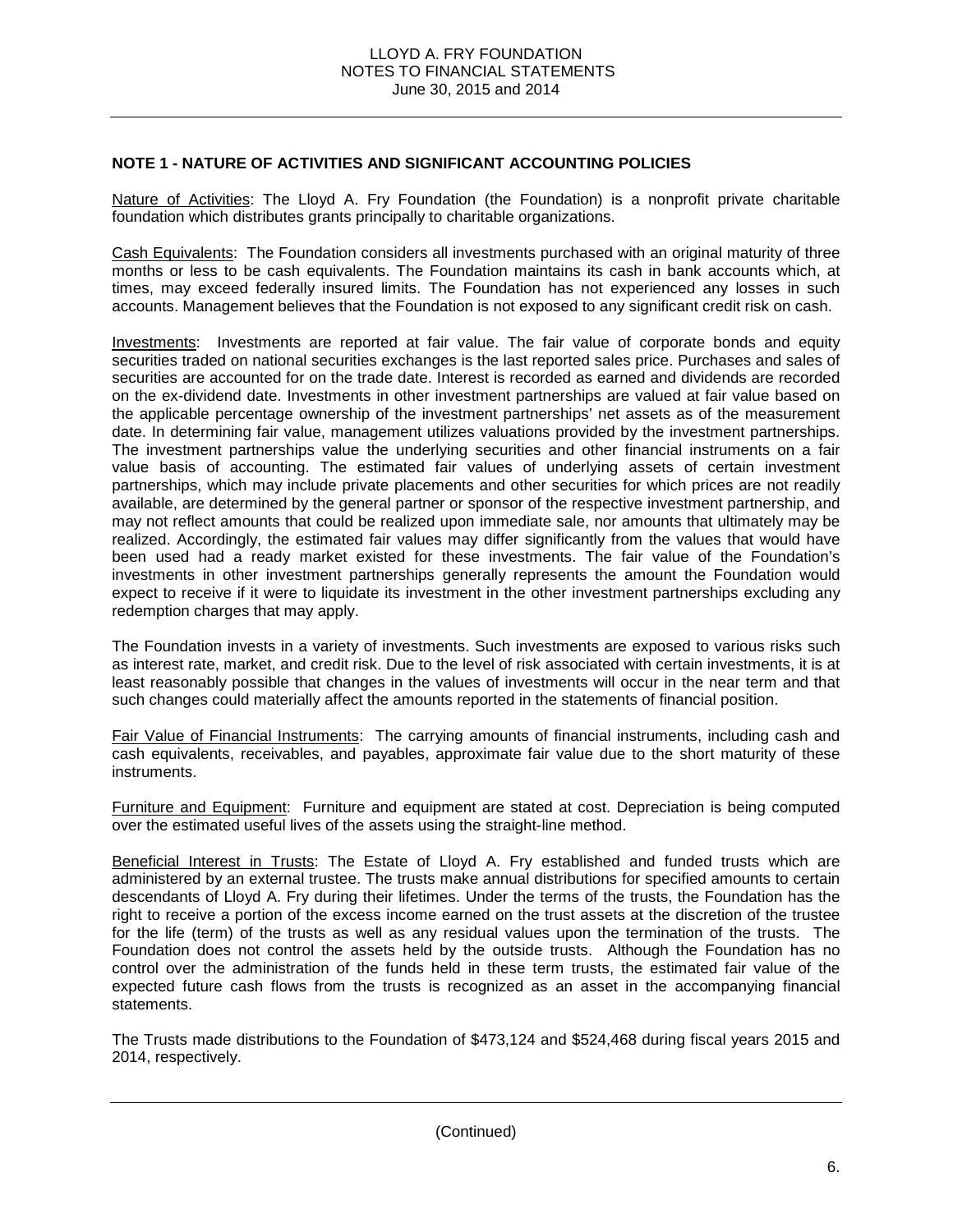# **NOTE 1 - NATURE OF ACTIVITIES AND SIGNIFICANT ACCOUNTING POLICIES** (Continued)

Unconditional Grants Payable: Grant expense is recognized in the period the unconditional grant is approved. Conditional grants that are subject to satisfaction of prior conditions by the intended recipients are not reflected in the financial statements. There were no conditional grants at June 30, 2015 and 2014.

Net Assets: The Foundation classifies its net assets as unrestricted, temporarily restricted, or permanently restricted. At June 30, 2015 and 2014, the Foundation does not have permanently restricted assets; accordingly, the net assets are classified as:

- *Unrestricted net assets* Represents assets, other than beneficial interests in trusts held by others, in excess of liabilities. The trust document under which the Foundation was formed, as well as its bylaws, does not specify a restriction on the amount of grants and contributions that may be paid out of income or principal.
- *Temporarily restricted net assets*  Represents assets held by others in trust. The restrictions expire by passage of time and by the receipt of distributions from the trustee.

Use of Estimates: The preparation of financial statements in conformity with accounting principles generally accepted in the United States of America requires management to make estimates and assumptions affecting the amounts reported in the financial statements and accompanying notes. Actual results could differ from those estimates.

Uncertain Tax Positions: The Foundation follows guidance issued by the Financial Accounting Standards Board (FASB) with respect to accounting for uncertainty in income taxes. A tax position is recognized as a benefit only if it is "more likely than not" that the tax position would be sustained in a tax examination, with a tax examination being presumed to occur. The amount recognized is the largest amount of tax benefit that is greater than 50% likely of being realized on examination. Where tax positions do not meet the "more likely than not" test, no tax benefit is recorded.

The Foundation is exempt from U.S. federal income tax as well as income tax of the state of Illinois under section 501(c)(3) of the Internal Revenue Code as a Private Foundation as described in 509(a). All domestic private foundations must calculate their distributable amount annually. The Foundation's distributable amount is the amount of qualifying distributions based upon certain criteria that needs to be granted by the end of the succeeding year to avoid an excise tax for failure to distribute income.

The Foundation recognizes interest and penalties related to unrecognized tax benefits in interest and income tax expense, respectively. The Foundation has no amounts accrued for interest or penalties as of June 30, 2015 and 2014. The Foundation is no longer subject to examination by U.S. federal taxing authorities for years before June 30, 2012, and for all state income taxes through June 30, 2012. The Foundation does not expect the total amount of unrecognized tax benefits to significantly change in the next 12 months.

Reclassifications: Certain reclassifications have been made to present last year's financial statements on a basis comparable to the current year's financial statements. These reclassifications had no effect on the change in net assets or total net assets.

Subsequent Events: The Foundation has performed an analysis of the activities and transactions subsequent to June 30, 2015, to determine the need for any adjustments to and/or disclosures within the audited financial statements for the year ended June 30, 2015. Management has performed their analysis through November 9, 2015, the date the financial statements were available to be issued.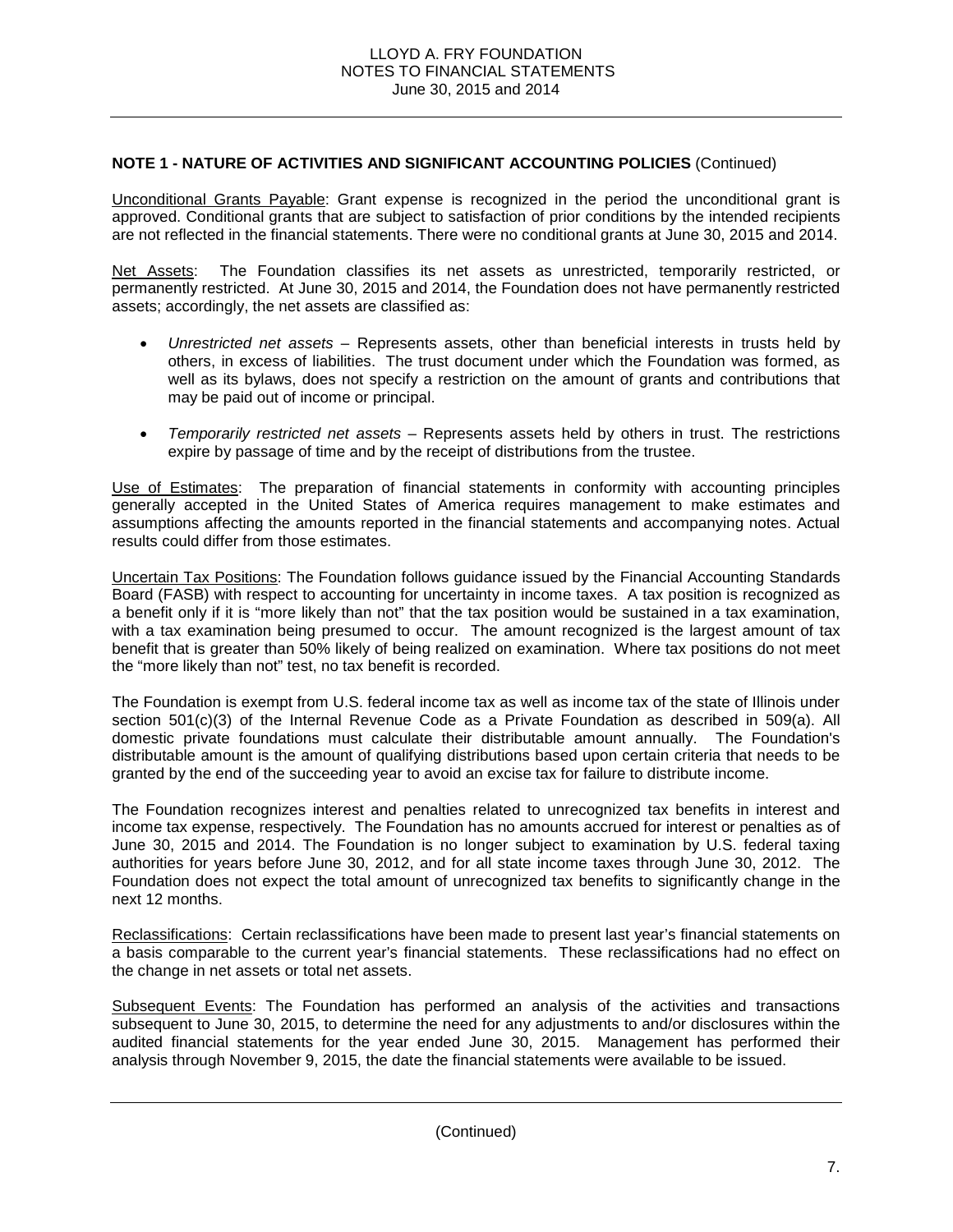# **NOTE 2 - INVESTMENTS**

Investments consisted of the following:

|                               | <u>2015</u>       |    | 2014         |
|-------------------------------|-------------------|----|--------------|
| Common stock                  |                   |    |              |
| Large Cap                     | \$<br>18,971,128  | \$ | 17,988,292   |
| Mid Cap                       | 12,424,495        |    | 12,217,711   |
| Small Cap                     | 4,429,478         |    | 5,059,919    |
| Mutual funds                  |                   |    |              |
| Equity                        | 28,269,562        |    | 30,759,855   |
| Fixed income                  | 13,740,877        |    | 13,599,727   |
| Fixed income securities       |                   |    |              |
| Corporate bonds               | 1,220,656         |    | 1,342,297    |
| Federal and agency bonds      | 11,566,009        |    | 11,097,298   |
| International bonds           | 6,486,823         |    | 6,723,371    |
| Commingled Fund               |                   |    |              |
| Equity                        | 3,478,854         |    | 4,697,960    |
| Real estate investment trusts | 1,293,504         |    | 1, 153, 165  |
| Certificate of deposit        | 750,000           |    | 750,000      |
| Hedge funds                   | 29,515,400        |    | 33, 126, 275 |
| Private equity investments    | 33,475,504        |    | 29,868,409   |
|                               |                   |    |              |
|                               | \$<br>165,622,290 | S  | 168,384,279  |

# **NOTE 3 - FAIR VALUE DISCLOSURES**

FASB defines fair value as the price that would be received to sell an asset or paid to transfer a liability in an orderly transaction between market participants at the measurement date. In determining fair value, the Foundation uses various methods including market, income and cost approaches. Based on these approaches, the Foundation often utilizes certain assumptions that market participants would use in pricing the asset or liability, including assumptions about risk and or the risks inherent in the inputs to the valuation technique. These inputs can be readily observable, market corroborated, or generally unobservable inputs. The Foundation utilizes valuation techniques that maximize the use of observable inputs and minimize the use of unobservable inputs. Based on the observability of the inputs used in the valuation techniques, the Foundation is required to provide the following information according to the fair value hierarchy. The fair value hierarchy ranks the quality and reliability of the information used to determine fair values.

Financial assets and liabilities carried at fair value will be classified and disclosed in one of the following three categories:

- Level 1 Quoted prices (unadjusted) for identical assets or liabilities in active markets that the Foundation has the ability to access as of the measurement date.
- Level 2 Significant other observable inputs other than Level 1 prices such as quoted prices for similar assets or liabilities; quoted prices in markets that are not active; or other inputs that are observable or can be corroborated by observable market data.
- Level 3 Significant unobservable inputs that reflect the Foundation's own assumptions about the assumptions that market participants would use in pricing an asset or liability.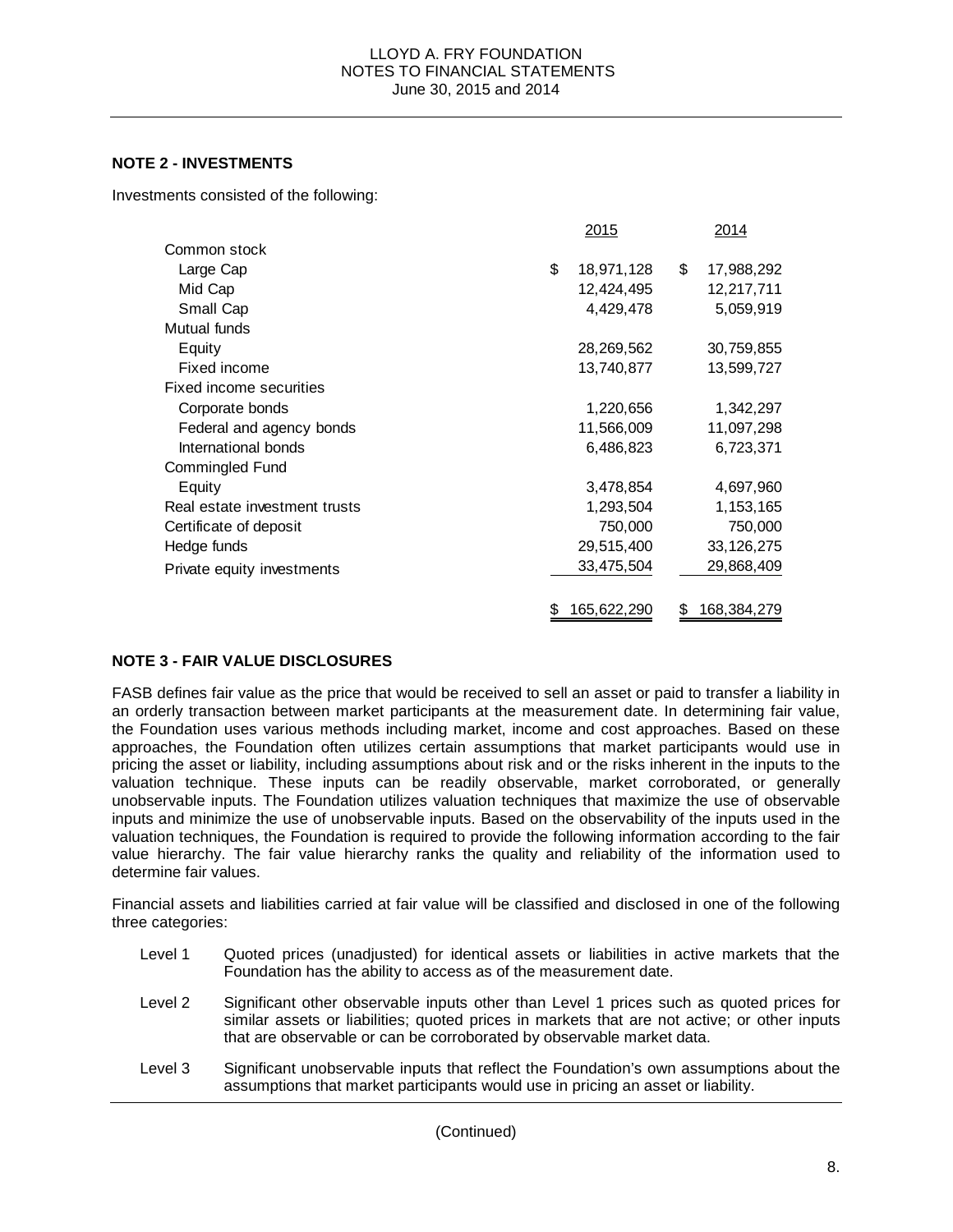Fair Value on a Recurring Basis: The table below presents the balances of assets and liabilities measured at fair value on a recurring basis as of June 30, 2015:

|                                | Level 1          |    | Level <sub>2</sub> |    | Level 3    | <b>Total</b>     |
|--------------------------------|------------------|----|--------------------|----|------------|------------------|
| Common stock                   |                  |    |                    |    |            |                  |
| Large Cap                      | \$<br>18,971,128 | \$ |                    | \$ |            | \$<br>18,971,128 |
| Mid Cap                        | 12,424,495       |    |                    |    |            | 12,424,495       |
| Small Cap                      | 4,429,478        |    |                    |    |            | 4,429,478        |
| Mutual funds                   |                  |    |                    |    |            |                  |
| Equity                         | 28,269,562       |    |                    |    |            | 28,269,562       |
| Fixed income                   | 5,051,312        |    | 8,689,565          |    |            | 13,740,877       |
| Fixed income securities        |                  |    |                    |    |            |                  |
| Corporate bonds                |                  |    | 1,220,656          |    |            | 1,220,656        |
| Federal and agency bonds       | 11,566,009       |    |                    |    |            | 11,566,009       |
| International bonds            | 35,236           |    | 6,451,587          |    |            | 6,486,823        |
| Commingled Fund                |                  |    |                    |    |            |                  |
| Equity                         | 3,478,854        |    |                    |    |            | 3,478,854        |
| Real estate investment trusts  | 1,293,504        |    |                    |    |            | 1,293,504        |
| Certificate of deposit         |                  |    | 750,000            |    |            | 750,000          |
| Hedge funds                    |                  |    | 15,957,502         |    | 13,557,898 | 29,515,400       |
| Private equity investments     |                  |    |                    |    | 33,475,504 | 33,475,504       |
| Total investments              | \$<br>85,519,578 | S. | 33,069,310         | S. | 47,033,402 | \$165,622,290    |
| Beneficial interests in trusts |                  |    |                    |    | 7,121,957  | \$<br>7,121,957  |

The table below presents the balances of assets and liabilities measured at fair value on a recurring basis as of June 30, 2014:

|                                | Level 1          |    | Level 2    |    | Level 3        |    |               | <u>Total</u> |  |
|--------------------------------|------------------|----|------------|----|----------------|----|---------------|--------------|--|
| Common stock                   |                  |    |            |    |                |    |               |              |  |
| Large Cap                      | \$<br>17,988,292 | \$ |            | \$ | $\blacksquare$ | S  | 17,988,292    |              |  |
| Mid Cap                        | 12,217,711       |    |            |    |                |    | 12,217,711    |              |  |
| Small Cap                      | 5,059,919        |    |            |    |                |    | 5,059,919     |              |  |
| Mutual funds                   |                  |    |            |    |                |    |               |              |  |
| Equity                         | 30,759,855       |    |            |    |                |    | 30,759,855    |              |  |
| Fixed income                   | 4,995,183        |    | 8,604,544  |    |                |    | 13,599,727    |              |  |
| Fixed income securities        |                  |    |            |    |                |    |               |              |  |
| Corporate bonds                |                  |    | 1,342,297  |    |                |    | 1,342,297     |              |  |
| Federal and agency bonds       | 11,097,298       |    |            |    |                |    | 11,097,298    |              |  |
| International bonds            |                  |    | 6,723,371  |    |                |    | 6,723,371     |              |  |
| <b>Commingled Fund</b>         |                  |    |            |    |                |    |               |              |  |
| Equity                         | 4,697,960        |    |            |    |                |    | 4,697,960     |              |  |
| Real estate investment trusts  | 1,153,165        |    |            |    |                |    | 1,153,165     |              |  |
| Certificate of deposit         |                  |    | 750,000    |    |                |    | 750,000       |              |  |
| Hedge funds                    |                  |    | 19,439,767 |    | 13,686,508     |    | 33, 126, 275  |              |  |
| Private equity investments     |                  |    |            |    | 29,868,409     |    | 29,868,409    |              |  |
| Total investments              | 87,969,383       | \$ | 36,859,979 | \$ | 43,554,917     |    | \$168,384,279 |              |  |
| Beneficial interests in trusts |                  |    |            |    | 7,121,957      | æ. | 7,121,957     |              |  |

(Continued)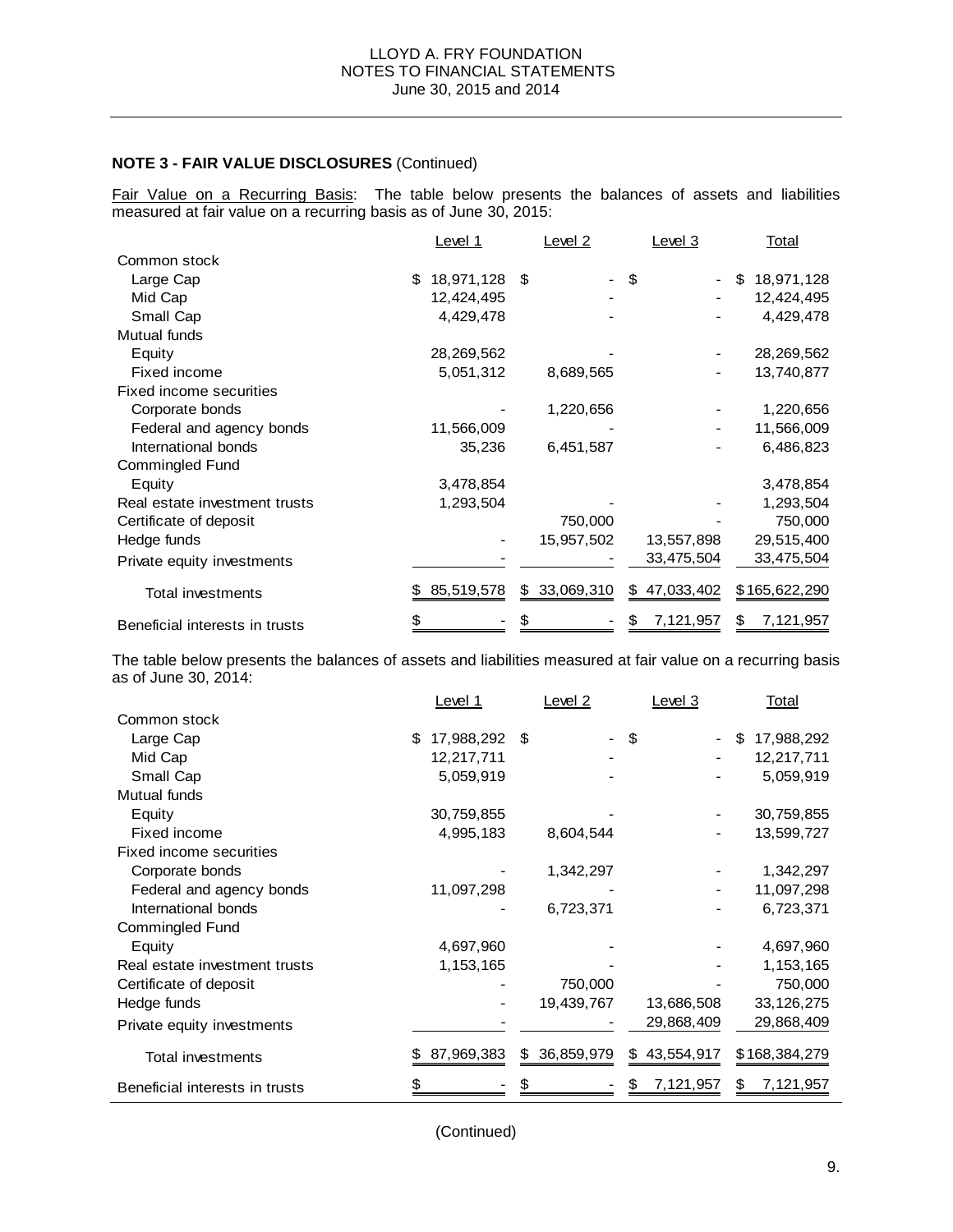For the fiscal year ended June 30, 2015, the application of valuation techniques applied to similar assets and liabilities has been consistent. The following is a description of the valuation methodologies used for instruments measured at fair value:

*Common stock*: The Foundation's common stock securities are readily marketable and have fair values which are determined by obtaining quoted market prices in active markets. (Level 1 inputs – market approach).

*Fixed income and equity mutual funds:* The fair value of investments in fixed income and equity mutual funds that are readily marketable are determined by obtaining quoted prices on nationally recognized securities exchanges (Level 1 inputs – market approach). One equity mutual fund is held at net asset value (NAV) and is not quoted on a nationally recognized securities exchange; however, the amount is priced daily with no redemption restrictions (Level 2 inputs – market approach). The fund is a risk-managed broad large cap growth fund, which invests in various large cap securities in the Russell 1000 Growth Index.

*Fixed income securities*: Fair values of U.S. Government securities reflect closing prices reported in the active markets in which the securities are traded. (Level 1 inputs – market approach). Fair values of corporate bonds and international bonds are determined based on quoted prices for similar instruments in active markets, quoted prices for identical or similar instruments in markets that are not active and other market-corroborated sources, such as indices, yield curves and matrix pricing. (Level 2 inputs – market approach).

*Real estate:* The Foundation's real estate holdings consist of an investment in a publicly traded real estate investment trust. The fair value of this investment is readily marketable and is determined by obtaining quoted prices on a nationally recognized securities exchange (Level 1 inputs – market approach).

*Certificate of deposit account:* Fair values are estimated to approximate deposit account balances, payable on demand, as no discounts for credit quality or liquidity were determined to be applicable (Level 2 inputs – market approach).

*Commingled fund:* The Foundation has one commingled fund which has an investment objective of achieving capital appreciation through investing in a diversified portfolio consisting primarily of equity securities. Equity securities consist of common stocks and securities convertible into common stocks, such as warrants, rights, convertible bonds, debentures or convertible preferred stock. Under normal market conditions the Fund will invest at least 75% of its assets in equity securities issued by companies that are in developing or emerging markets. The fair values of these securities are readily marketable and determined by obtaining quoted prices on nationally recognized securities exchanges (Level 1 inputs – market approach).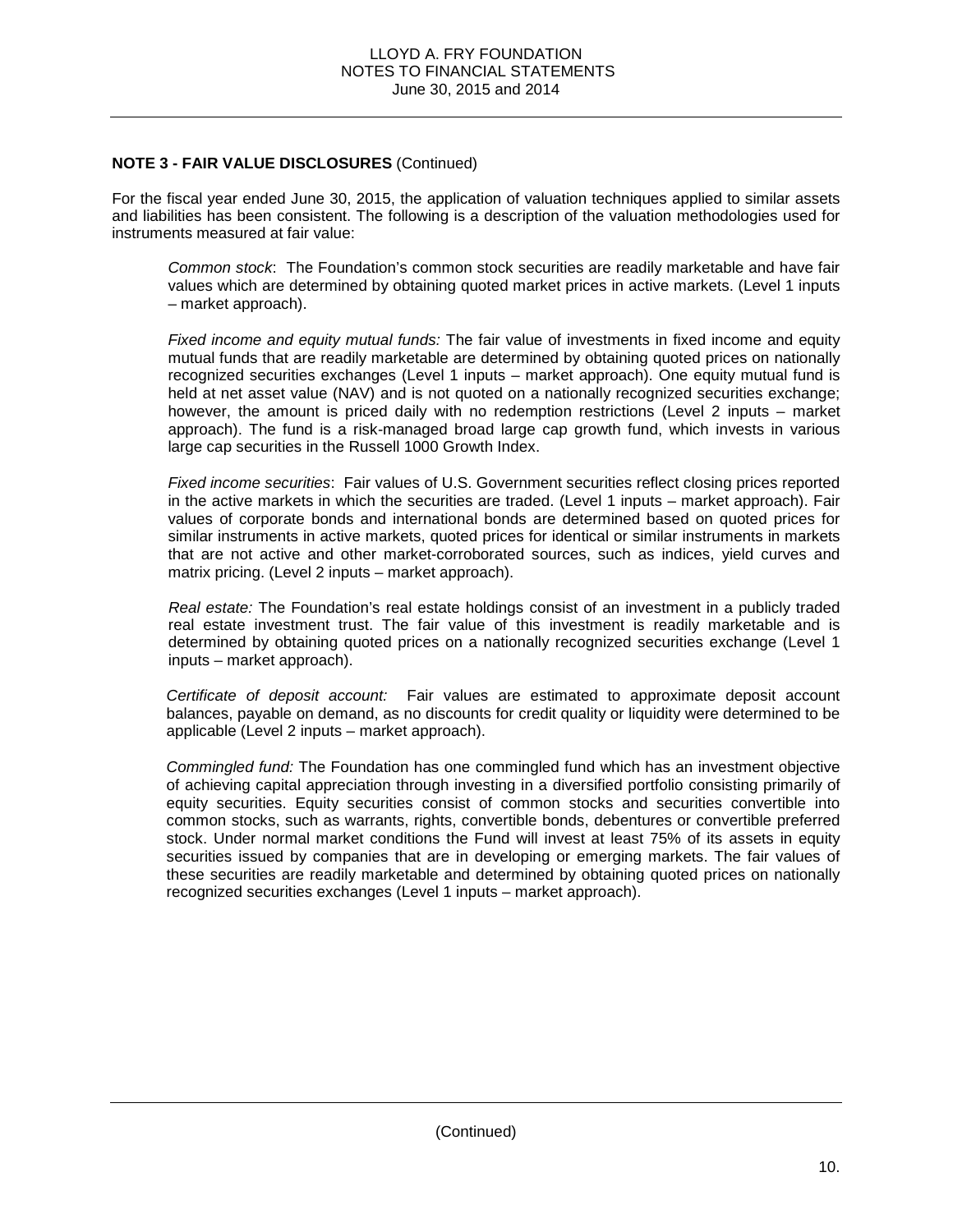*Hedge funds and private equity:* For hedge funds and limited partnerships, for which there is no active market, the Foundation records these investments at the net asset value (NAV). The Foundation also reviews information such as historical and current performance of the underlying assets, cash flow projections, liquidity and credit premiums required by a market participant, and financial trend analysis with respect to the individual fund manager. Together, these factors are utilized in determining individual security valuations. Due to current market conditions as well as the limited trading activity of these securities, the market value of the securities is highly sensitive to assumption changes and market value volatility (Level 3 inputs – income approach). In some cases, the Foundation is able to redeem these funds within 90 days of June  $30<sup>th</sup>$  at the NAV (Level 2 inputs – market approach). Foundation management has done considerable independent review of valuations reported by investment managers and determined that NAV is a reasonable and prudent estimate of fair value. Alternative investments are not readily marketable and their estimated value is subject to uncertainty. Therefore, there may be a material difference between their estimated value and the value that would have been used had a readily determinable fair value for such investments existed.

*Beneficial interest in assets held by others:* The fair value of beneficial interests in trust assets was determined based upon the present value of future cash flows from the trusts. The trusts cannot be redeemed by management until the termination of the trusts. (Level 3 inputs – income approach).

#### Description of Alternative Investments and Liquidity:

The hedge fund-of-funds alternative investments are comprised of two portfolios, Evanston Weatherlow and Maverick Stable Value Fund. Both portfolios are offshore hedge fund-of-funds investments which invests its capital into limited partnerships.

- Evanston Weatherlow provides quarterly liquidity with 65-day notice. Evanston Weatherlow had a one year lock-up, which has expired.
- Maverick Stable Value Fund (M2 shares) has a commitment period of two years. This share class provides liquidity every two years commencing on the second anniversary of the start of each investment's commitment period, with 95-day notice. With the consent of the Maverick's Board, this share class may provide quarterly liquidity, with 95-day notice, but is subject to an early termination charge during the first commitment period.

Both hedge fund-of-funds managers invest in 25 to 40 underlying hedge fund managers. Evanston Weatherlow is a multi-strategy hedge fund-of-funds manager who invests in equity long/short, credit, and global macro strategies. Maverick Stable is a multi-strategy hedge fund-of-funds manager who invests in equity long/short, multi-strategy and credit strategies. The objective for these hedge fund-of-funds is equity like returns with half the risk of the S&P 500 Index over a full market cycle. The hedge fund-offunds investments are not intended to capture the entire equity market rally, but to better preserve capital during a down period in the equity markets.

The private equity alternative investments are comprised of three private equity fund-of-funds investment portfolios that are offshore limited partnerships. Two of the private equity managers (Adams Street and Abbott Capital) are primary private equity investments while Coller Capital is a secondary private equity investment. The liquidity of the private equity fund-of-funds is estimated at 10 to 12 years with 3 one-year extensions, while the secondary fund is intended to distribute capital more quickly. Distributions may be paid out throughout the life of the investment. All managers tend to invest globally with a bias towards buyouts, venture capital, secondaries, and mezzanine.

(Continued)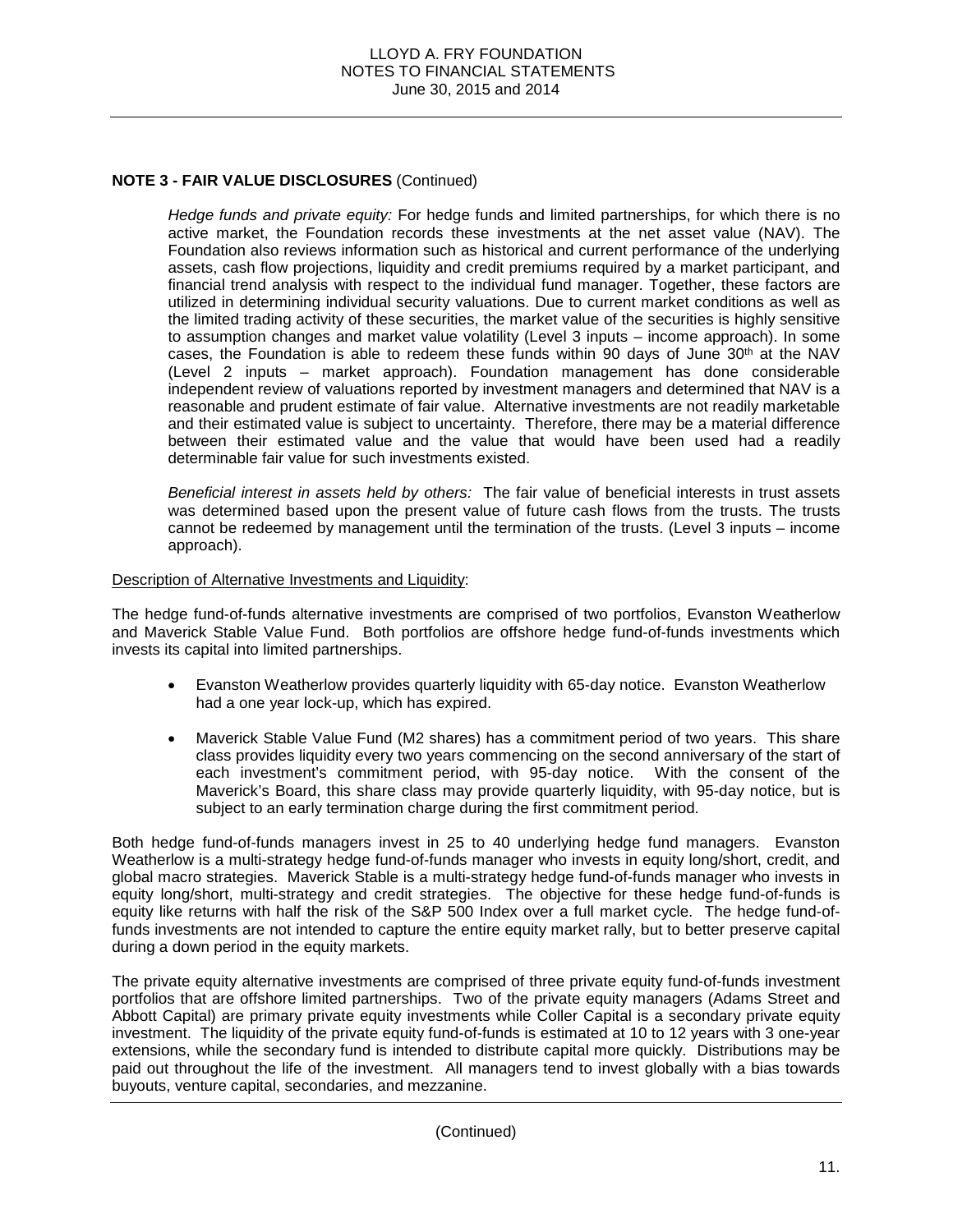The three private equity fund-of-funds managers invest in underlying limited partnerships and direct companies with each fund investing in well over 500 to 1,500 individual companies. The typical areas of investments for the private equity managers are within the following sectors: technology, health care, services, consumer-related, energy, telecom and financial. The exit strategy for the private equity managers underlying companies are typically the IPO market, a strategic buyer or another private equity firm.

The real estate investment is comprised of two investment managers, Harrison Street and TA Associates. Harrison Street is an opportunistic/value-added real estate manager focused on medical offices, college housing, senior housing, and storage. TA Associates is a value-added real estate manager focused on multi-family, industrial and office. The liquidity on these investments is estimated to be 5 to 7 years. Distributions may be paid out throughout the life of the investments. These investments will be diversified geographically throughout the entire US. On average, there have been between 90 and 110 investment properties in each fund. The exit strategy for the real estate investments will either be public REITs, strategic buyers, pension funds and/or insurance companies.

The schedule below lists the remaining number of years until the partnerships are expected to be dissolved without extension, allowing the Foundation to withdraw its investment:

|                       | < 1 year | 1 - 5 years 5 - 10 years Thereafter |  |  | <b>Total</b>      |
|-----------------------|----------|-------------------------------------|--|--|-------------------|
| Limited partnerships: |          |                                     |  |  |                   |
| Private equity        |          | $-$ \$ 24,808,198 \$ 8,667,306 \$   |  |  | $-$ \$ 33.475.504 |

The Foundation had unfunded commitments to make additional private equity investments of approximately \$13,500,000 at June 30, 2015. Subsequent to year end, the Foundation has approved a \$5,000,000 commitment to invest in a new private equity investment.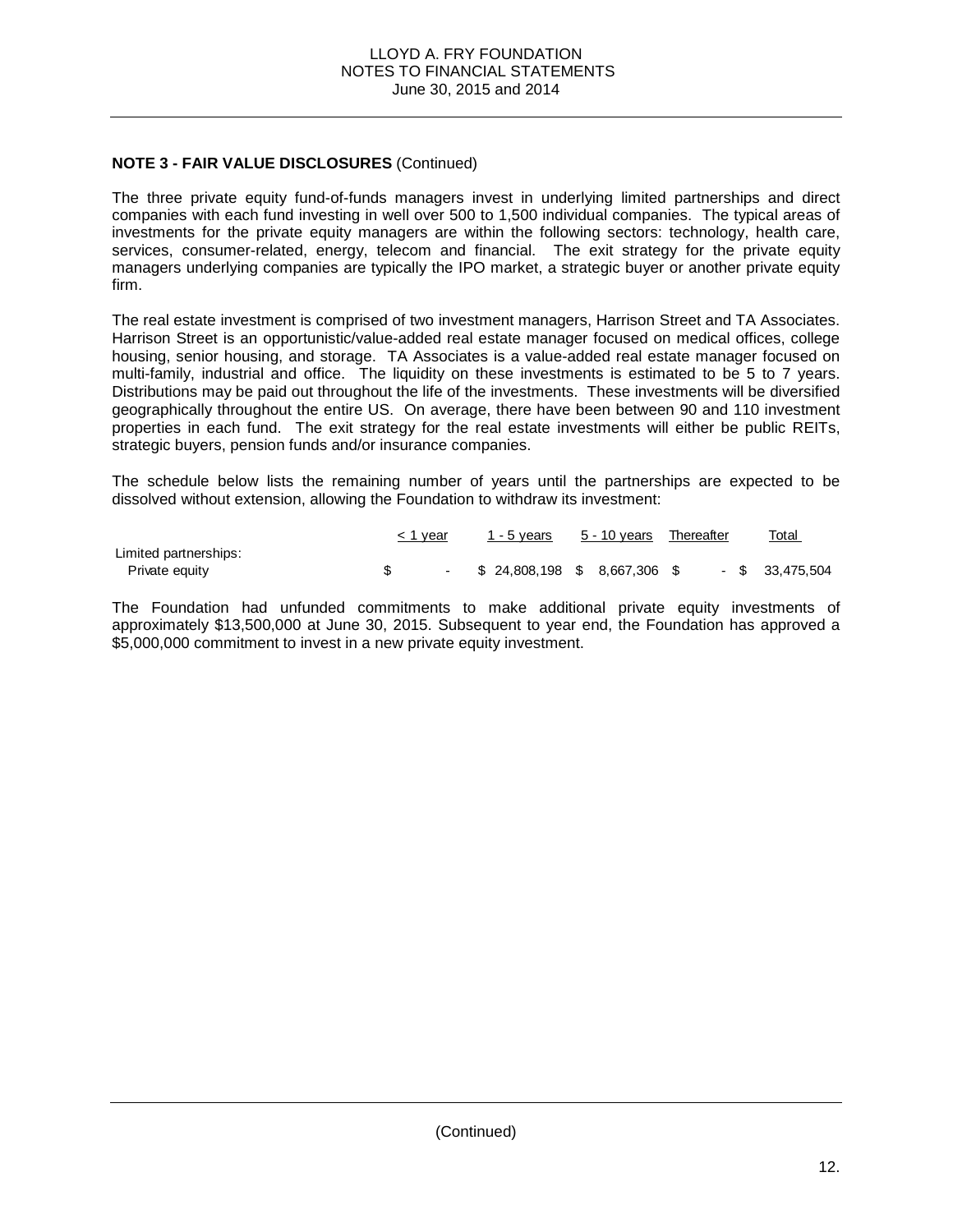The changes in Level 3 assets measured at fair value on a recurring basis are summarized as follows:

|                                                                          | <b>Hedge Funds</b> | <b>Private Equity</b><br><b>Investments</b> | <b>Beneficial</b><br>Interest<br>in Trusts | <b>Total</b>  |
|--------------------------------------------------------------------------|--------------------|---------------------------------------------|--------------------------------------------|---------------|
| Balance, June 30, 2013                                                   | \$10,796,441       | \$20,535,611                                | 7,121,957<br>\$                            | \$38,454,009  |
| Net realized (loss) gain on investments<br>Net change in unrealized gain | (1,647,226)        | 2,339,409                                   |                                            | 692,183       |
| on investments<br>Purchases, sales, issuances<br>and settlements, net :  | 586,350            | 2,990,311                                   |                                            | 3,576,661     |
| Investment income                                                        |                    | 306,786                                     |                                            | 306,786       |
| Purchases                                                                | 6,000,000          | 8,430,886                                   |                                            | 14,430,886    |
| Sales                                                                    | (6,401,729)        | (791, 674)                                  |                                            | (7, 193, 403) |
| <b>Distributions</b>                                                     |                    |                                             | (524, 468)                                 | (524, 468)    |
| Fees                                                                     |                    | (545, 728)                                  |                                            | (545, 728)    |
| Investment redemption receipts                                           | (2,647,328)        | (3, 397, 192)                               |                                            | (6,044,520)   |
| Purchase pending investment                                              | 7,000,000          |                                             |                                            | 7,000,000     |
| Change in beneficial interests                                           |                    |                                             | 524,468                                    | 524,468       |
| Balance, June 30, 2014                                                   | 13,686,508         | 29,868,409                                  | 7,121,957                                  | 50,676,874    |
| Net realized gain on investments<br>Net change in unrealized gain        | 19,591             | 3,161,644                                   |                                            | 3,181,235     |
| on investments                                                           | 371,142            | 227,636                                     |                                            | 598,778       |
| Purchases, sales, issuances<br>and settlements, net :                    |                    |                                             |                                            |               |
| Investment income                                                        |                    | 1,070,707                                   |                                            | 1,070,707     |
| Purchases                                                                |                    | 6,802,974                                   |                                            | 6,802,974     |
| Sales                                                                    | (496, 163)         | (907, 152)                                  |                                            | (1,403,315)   |
| <b>Distributions</b>                                                     | (23, 180)          | (6, 119, 574)                               | (473, 124)                                 | (6,615,878)   |
| Fees                                                                     |                    | (629, 140)                                  |                                            | (629, 140)    |
| Change in beneficial interests                                           |                    |                                             | 473,124                                    | 473,124       |
| Balance, June 30, 2015                                                   | 13,557,898<br>\$   | \$33,475,504                                | 7,121,957<br>\$                            | \$54,155,359  |
|                                                                          |                    |                                             |                                            |               |

Management recognizes all changes in fair value classification at year end. All unrealized gains (losses) shown in the table above relate to investments still held by the Foundation at June 30, 2015 and 2014.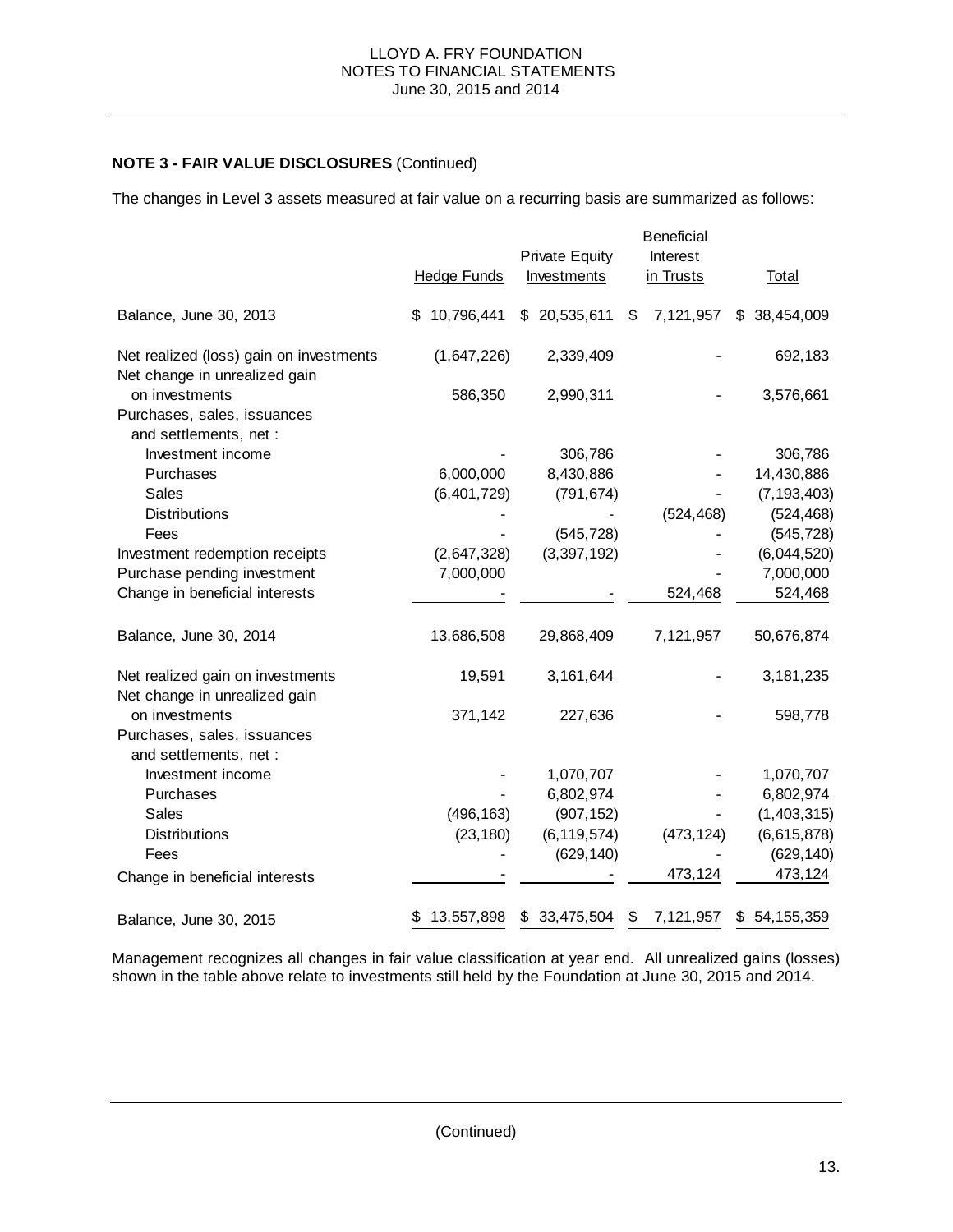## **NOTE 4 - OTHER COMMITMENTS**

The Foundation is required to make the following minimum annual rental payments under a noncancelable lease for office space through 2020:

| 2016 | 129,680 |
|------|---------|
| 2017 | 133,241 |
| 2018 | 136,802 |
| 2019 | 140,363 |
| 2020 | 107,423 |
|      |         |
|      | 647,509 |

Rental expense (primarily for office space) was approximately \$126,100 and \$122,500 for fiscal year 2015 and 2014, respectively.

# **NOTE 5 - FEDERAL EXCISE TAXES**

The Foundation is classified as a private foundation pursuant to Section 509(a) of the Internal Revenue Code and, therefore, is subject to an excise tax on net investment income, including realized net gains on sales of securities. In addition, in fiscal years 2015 and 2014, a liability for deferred excise taxes was provided on the unrealized gain on investments and accrued investment income. The tax was provided for at a 2 percent rate.

The Foundation's current excise tax benefits at June 30, 2015 and 2014, was \$161,125 and \$3,269 while the deferred excise tax liability was \$496,600 and \$614,818, respectively. The provision for current and deferred federal excise taxes for the years ended June 30, 2015 and 2014, are as follows:

|                                                     | 2015                                | 2014       |
|-----------------------------------------------------|-------------------------------------|------------|
| Current excise tax<br>Deferred excise tax (benefit) | $$256,337$ $$219,767$<br>(118, 218) | 141,923    |
| Total                                               | \$138,119                           | \$ 361,690 |